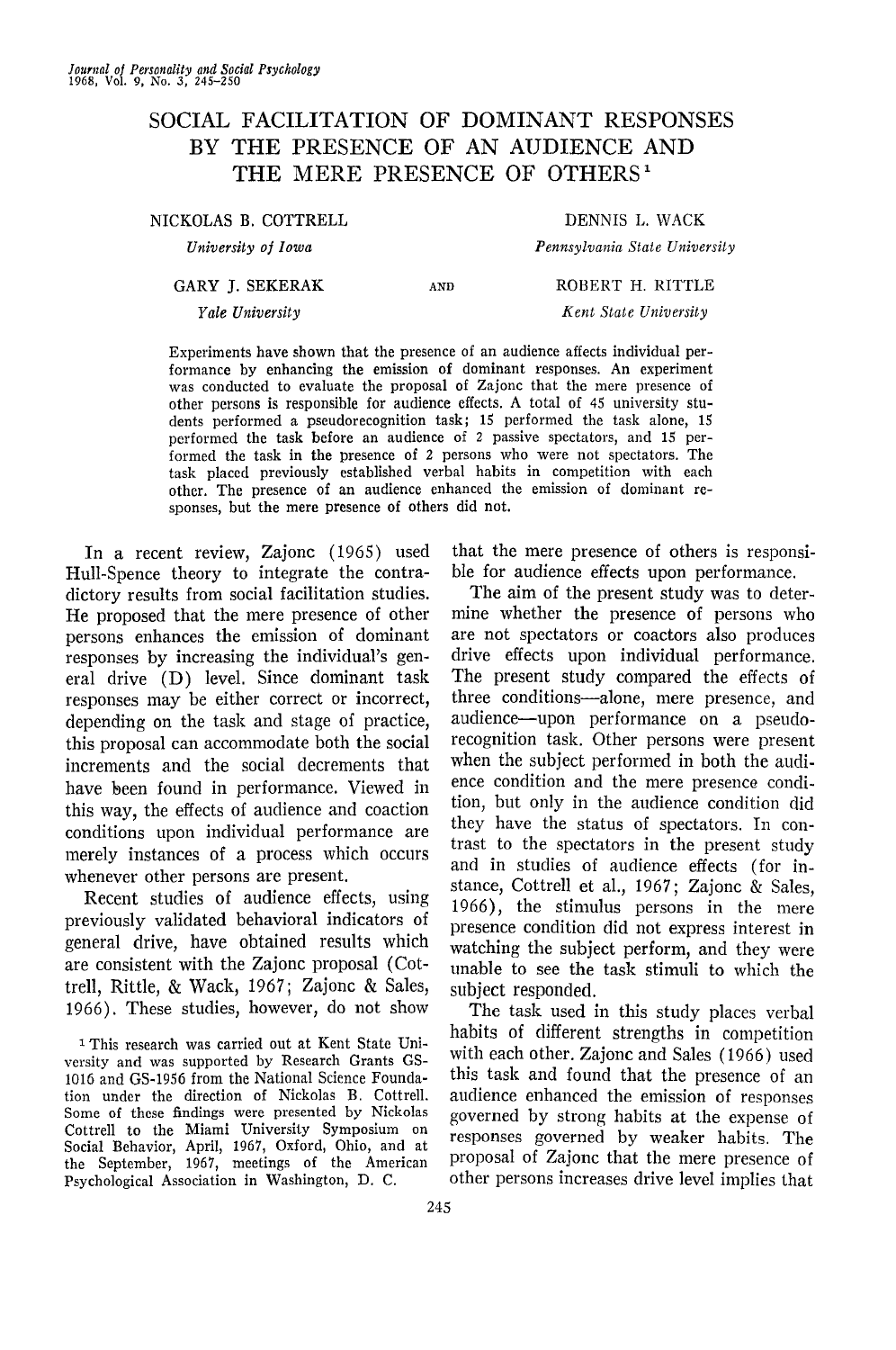in the present study both the mere presence condition and the audience condition should enhance the emission of dominant responses.

## METHOD

#### *Subjects*

The subjects were 45 male introductory psychology students at Kent State University, participating to fulfill a course requirement. They were assigned randomly to the three conditions of the experiment with the restriction that IS participate in each condition.<sup>2</sup>

#### *Apparatus and Materials*

The stimuli were 10 nonsense words—AFWORBU, BIWONJI, CIVADRA, FEVKANI, LOKANTA, MECBURI, NAN-SOMA, PARITAF, SARIDIK, and ZABULON--similar to those used by Zajonc and Sales (1966). The *training stimuli* were  $4 \times 6$ -inch photos of each word. The test *stimuli* were 2 X 2-inch slides of each word.

The slides were presented on a Lafayette KT-800 tachistoscope. A Meylan Electric Stopclock, 2022 NF, was used to time the stages of the experiment.

#### *Procedure*

*Training.* Verbal habits of varying strengths were established by manipulating the number of times the subject vocalized each of the nonsense words. There were five training frequencies: 1, 2, 5, 10, and 25. The 10 words were divided into five pairs. For each subject one of the word pairs was assigned to each of the training frequencies. For each subject a deck of 86 photos was prepared consisting of 50 photos for the two 25-frequency words, 20 photos for the two 10-frequency words, 10 photos for the two 5 frequency words, 4 photos for the two 2-frequency words, and 2 photos for the two 1-frequency words. The cards were arranged in sequence by shuffling the deck. The word pairs were rotated through the training frequencies in a  $5 \times 5$  Latin-square which was completed three times in each experimental condition.

The experimenter described training as a study of how people learn a foreign language. He presented the photos by displaying a word, and then reading it aloud. Then the subject read the word aloud once. His pronunciation was neither reinforced nor corrected. The presentation rate was one photo every 4 seconds.

*Testing.* During testing the verbal habits were

2 Fourteen other students reported to the lab, but were not used. One was blind, one was a member of a racial minority, and one was excluded from the audience condition because he discovered that the response words were not being presented on the pseudorccognition trials. Eleven students were excluded—audience (4), mere presence (3), and alone (4)—because their responses on the first block of pseudorecognition trials indicated they had not learned more than three of the response words.

placed in competition with each other and the effects of the experimental conditions upon the frequency of emission of the verbal responses were observed. The subject received recognition instructions. He was also told that the speed of presentation would vary, that sometimes the word would be difficult to identify, and on these trials he should guess. To prevent rehearsal, the subject then read a passage from a history book.

The slides were tachistoscopically projected through a small window in the control room upon a screen in the adjacent experimental room which was 7 feet from the subject. The two rooms were connected by an intercom. To familiarize himself with the procedure, the subject first saw and named four English words—CLEVELAND, STUDENT, UNIVERSITY, and PROFESSOR—twice each at varying speeds and diaphragm settings. Then the test stimuli were presented in four blocks of 40 trials each. If a subject failed to respond within 10 seconds, the experimenter urged him to guess, and did not show the next slide until he did.

Each block consisted of 10 recognition trials and 30 pseudorecognition trials. In each block the *recognition trials* consisted of single presentations of each of the 10 training words. They were exposed with a medium diaphragm setting and a shutter speed of .2 second. In pretests, these conditions produced correct recognition on 85% of trials. The position of the recognition trials in the trial block and the training frequency of the word shown were determined randomly. A different schedule was prepared for each trial block and they were administered to all subjects.

On the *pseudorecognition trials* a stimulus was presented which was an equally adequate stimulus for all of the 10 verbal responses. One of the training words was exposed in reverse position with a small diaphragm opening for .01 second. In pretests, subjects reported seeing something wordlike under these conditions, but were unable to identify words and could not distinguish forward presentations from backwards presentations. The subject's response was accepted if two of its syllables matched a training word. On the few occasions when the experimenter could not classify a response, he told the subject that his response was not one of the foreign words he had learned and asked him to make another guess.

The experimenter remained silent during the test trials unless the subject was tardy in responding or made an unclassifiable response.

*Dependent variable.* The dependent variable was the number of times words of each training frequency were emitted on the pseudorecognition trials. The pseudorecognition trials served to place the verbal habits established during training in competition with one another. The subject was instructed to call out 1 of the 10 training words on each trial and to guess when he was unsure. Since stimulation on the pseudorecognition trials was equally adequate for all of the 10 verbal responses, the guessing responses on these trials showed the effective strength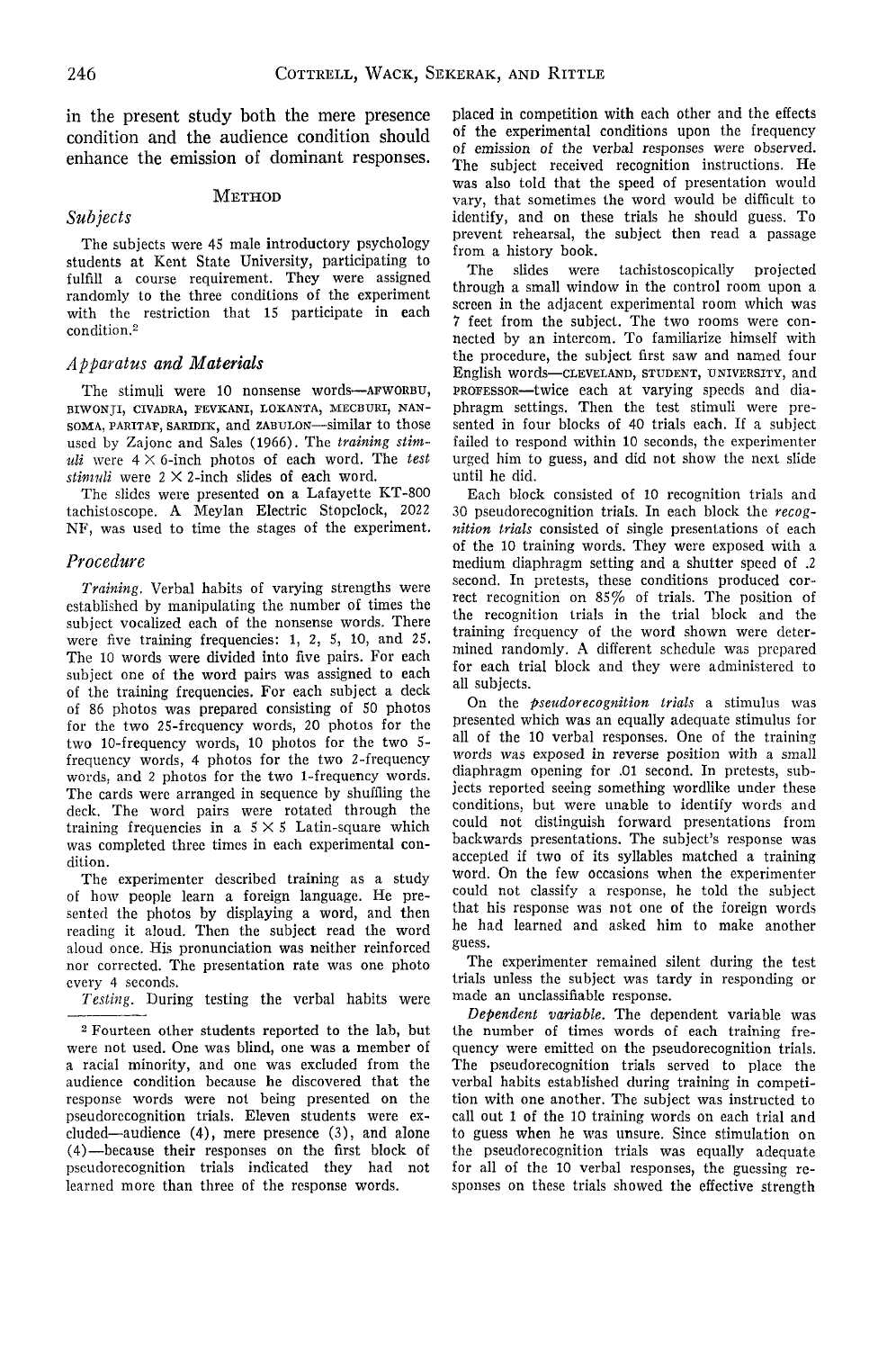of the verbal habits when in competition with one another.

# *Experimental Conditions*

In the *alone condition* the subject was alone in the experimental room during testing.

In the *audience condition* two interested spectators observed the subject and the test stimuli to which he was responding. Two confederates entered the experimental room immediately after the subject finished reading the history passage. They posed as fellow introductory psychology students who were coming to participate in a color-perception experiment. The experimenter informed them that their experiment would begin when the subject was finished. The confederates obtained the experimenter's permission to watch the present experiment while they waited. The experimenter instructed the subject and the confederates not to talk to each other, and left the room. The confederates sat 6 feet from the subject and were positioned so they could observe both the subject and the screen on which the words were projected. The confederates watched quietly and attentively throughout the 160 test trials.

The *mere presence condition* differed from the audience condition in that the two confederates did not express interest in watching the subject, and they wore blindfolds which prevented them from observing the stimuli to which the subject responded. After the subject had finished reading, the two confederates entered, posing as subjects for a color-perception experiment. The experimenter noted that their experiment would begin when the subject was finished, and asked them to put on blindfolds to







FIG. 2. Number of responses of different training frequency classes emitted in separate blocks of pseudorecognition trials, averaged over subjects.

adapt to the dark in preparation for their experiment. After he instructed the subject and confederates not to talk, the experimenter returned to the control room. The blindfolded confederates were seated in the same proximity to the subject as in the *audience condition* and waited silently through the 160 test trials.

The confederates were male undergraduates. They were assigned to the conditions with the restriction that each confederate participate in both conditions an approximately equal number of times.

To equalize the interval between training and testing, subjects in the alone condition read more lines of the history passage than did subjects in the audience and mere presence conditions.

#### RESULTS

## *Response Emission on Pseudorecognition Trials*

Figure 1 presents for the three conditions the mean number of responses of each training-frequency class emitted on the pseudorecognition trials. There were IS subjects in each condition and each contributed 120 responses (4 blocks of 30 pseudorecognition trials). The response frequencies were averaged over trial blocks and subjects.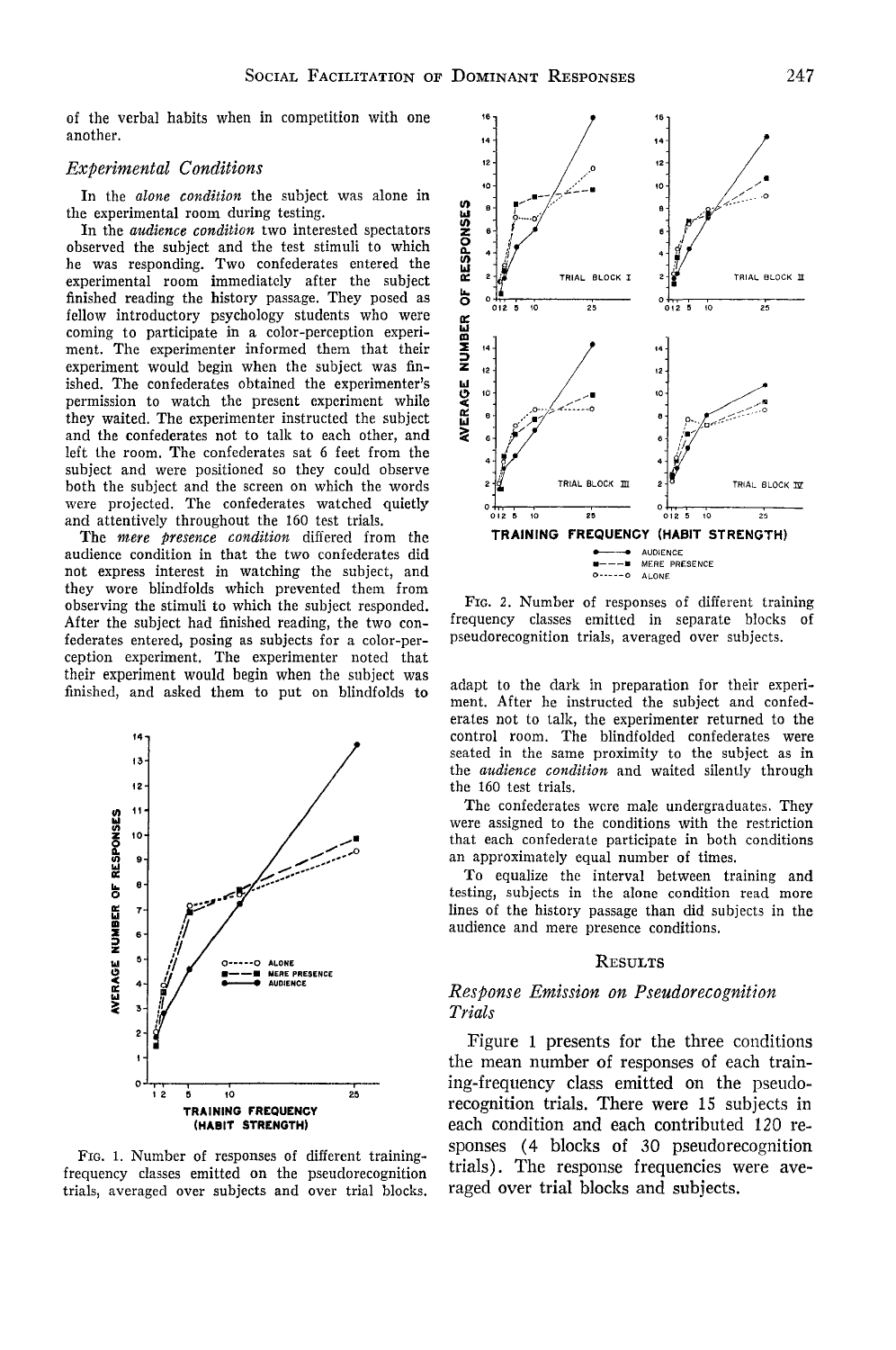#### TABLE 1

SLOPE OP FUNCTION RELATING RESPONSE EMISSION TO TRAINING FREQUENCY FOR THREE CONDITIONS SEPARATELY AND COMBINED ON SEPARATE AND COMBINED TRIAL BLOCKS

| Trials                                                                              | conditions<br>combined       | Alone                        | Mere<br>presence             | Audience                     |
|-------------------------------------------------------------------------------------|------------------------------|------------------------------|------------------------------|------------------------------|
| Block I<br>Block II<br>Block <b>III</b><br><b>Block IV</b><br>Responses<br>averaged | .428<br>.359<br>.336<br>.257 | .363<br>.235<br>.226<br>.202 | .321<br>.328<br>.283<br>.235 | .600<br>.515<br>.500<br>.334 |
| over all<br>blocks                                                                  | .346                         | .257                         | .292                         | .488                         |

Note.—There were IS subjects in eacli condition. Response frequencies were averaged over subjects.

Figure 2 presents the mean number of responses of each training-frequency class emitted on each block of pseudorecognition trials. The data summarized in Figure 2 were submitted to a three-factor (testing condition, training frequency, and trial block) analysis of variance. Three effects were significant. The main effect of training frequency is significant ( $p < .001$ ,  $F = 44.30$ ,  $df = 4/$  $168$ ). Analysis of the trend components  $3$  revealed that the linear component of the training frequency effect is significant  $(p <$ .001,  $F = 90.50$ ,  $df = 1/42$ ), and accounts for  $88\%$  of the variation between training frequency classes. Response emission on the pseudorecognition trials is an increasing linear function of training frequency. The slope of this function is .346.

The purpose of the present study was to evaluate the drive-producing (D) effects of the presence of an audience and the mere presence of others. Hull-Spence theory (Spence, 1956; Spence & Spence, 1966) assumes that in a competitional situation the probability of a response's emission is a direct function of the magnitude of its excitatory potential (E) relative to those of other responses. The E variable is assumed to be a multiplicative function of the habit (H) and drive (D) variables. Since in the present experiment the values on the habit factor—the training frequencies—were the same for all

testing conditions, variation in the drive factor would produce an interaction between conditions and training frequency by changing the slope of the response-emission function. The analysis of variance showed that the interaction between conditions and training frequency is significant ( $p < .025$ ,  $F = 2.38$ ,  $df = 8/168$ . This interaction is primarily due to differences between conditions in linear trend. The significant ( $p < .05$ ,  $F = 3.90$ , *df =* 2/42) linear component of the interaction accounted for 71% of the interaction sums of squares. Comparison of the slopes of the response-emission functions shown in Figure 1 by analysis of the linear trend showed that the response-emission function for the audience condition is significantly steeper than it is for both the alone condition  $(F = 7.21, df)$  $= 1/28$ ,  $\phi < .025$ ) and the mere presence condition  $(F = 4.53, df = 1/28, p < .05)$ . The slope of the response-emission function for the mere presence condition was not reliably different  $(F < 1)$  from the slope for the alone condition.

The effects of the experimental conditions upon response emission were similar over all trial blocks, since the three-factor interaction of testing condition, training frequency, and trial blocks was not significant *(F =* 1.21, *df*  $= 24/504$ , *ns*). Figure 2 shows that on every trial block the presence of an audience enhanced the emission of responses governed by strong habits at the expense of responses governed by weaker habits, and that on every trial block response emission in the mere presence condition was similar to response emission in the alone condition. Table 1 shows that on every trial block the slope of the response-emission function in the audience condition was greater than the slope in the other two conditions, and also that on every trial block the slope for the mere presence condition was similar to the slope for the alone condition.

Table 1 also shows that on successive trial blocks the slope of the response-emission function for all conditions combined became less steep. This finding is reflected in the third significant effect of the analysis of variance, a significant ( $p < .001$ ,  $F = 3.00$ ,  $df = 12/504$ ) interaction between training frequency and trial blocks. Significant ( $p < .001$ ,  $F = 7.83$ ,

<sup>8</sup> Gaito's (1965) suggestions were followed in deriving trend coefficients for unequal intervals.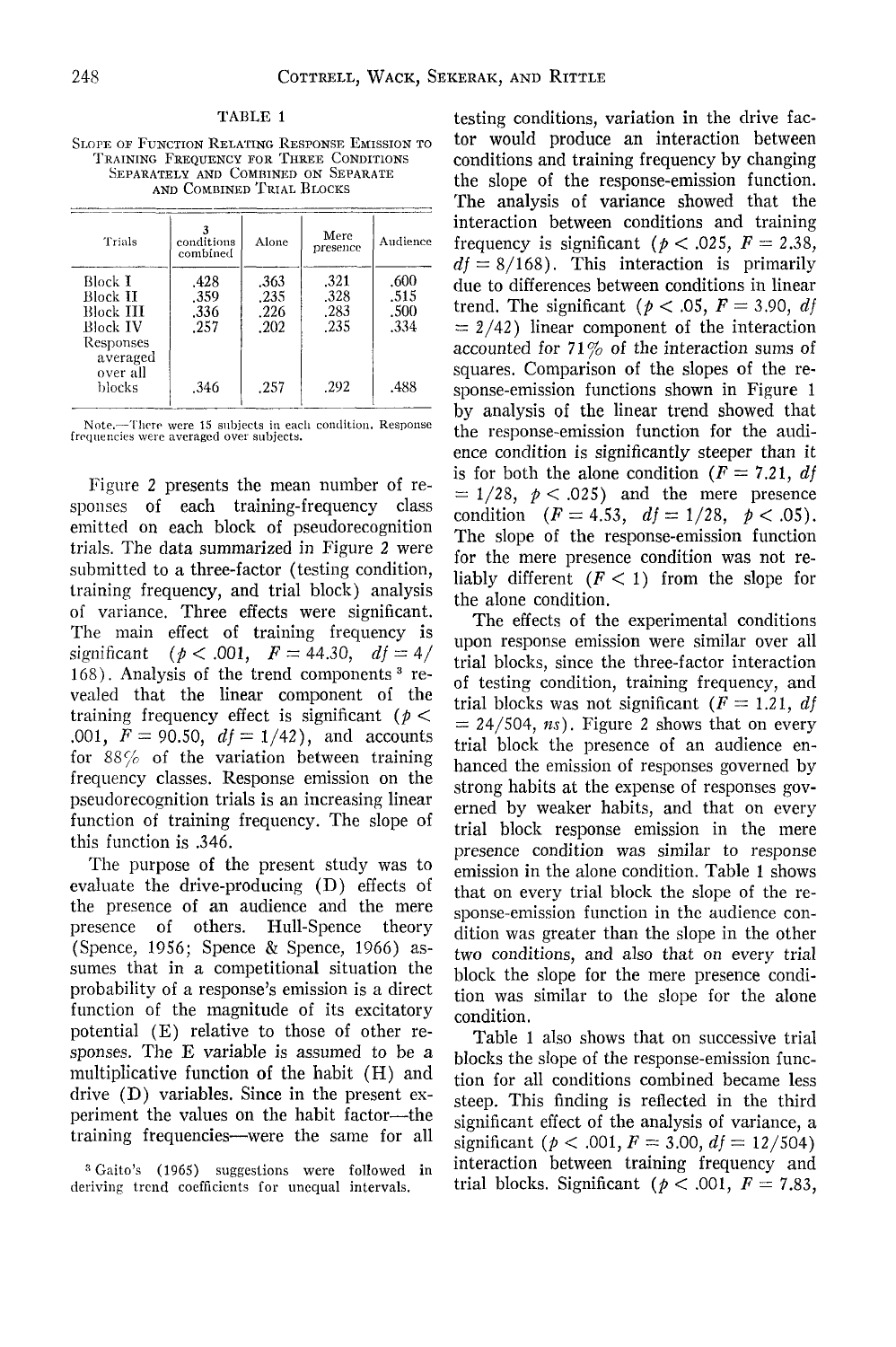$df = 3/216$ ) variation between trial blocks in the slope of the response-emission function accounted for 83% of the interaction sums of squares.

# *Accuracy on Recognition Trials*

On 40 trials—10 in each block—the training stimuli were presented supraliminally. The three conditions did not differ  $(F < 1)$  in the mean percentage of correct recognitions (alone  $\bar{X} = 78.2\%$ , mere presence  $\bar{X} = 79.8\%$ , audience  $\bar{X} = 80.7\%$  on these trials.

## *Time Measures*

The three conditions did not differ by *t* test either in the mean number of minutes to complete the training stage of the experiment (alone  $\bar{X} = 6.0$ , mere presence  $\bar{X} = 6.1$ , audience  $\bar{X} = 6.1$ ) or in the mean number of minutes to complete the testing stage (alone *X*  $=$  29.3, mere presence  $\bar{X} = 28.6$ , audience  $\bar{X}$ *=* 28.3). However, the mean interval between training and testing was significantly shorter by *t* test  $(p < .005)$  in the alone condition  $(\bar{X} = 6.2)$  than in both the mere presence condition  $(X = 7.0)$  and the audience condition  $(\bar{X} = 6.9)^{*}$  Thus it is possible that the shorter training-testing interval was responsible for the testing performance of the alone subjects, rather than their solitude during testing. Analyses of covariance were performed for the comparisons involving the alone condition. The length of the training-testing interval was the covariate, The covariance adjustments were small—in all analyses the pooled within-group regression coefficient was zero to three decimals—and the adjustments did not change the pattern of findings reported above. Therefore, the shorter training-testing interval does not seem to be responsible for the performance of the alone subjects.

#### **DISCUSSION**

The results of the present study show that the presence of an audience increases the individual's general drive (D) level. On the pseudorecognition trials the presence of an audience enhanced the emission of dominant responses at the expense of subordinate responses. Previous research (Zajonc & Nieuwenhuyse, 1964) has shown that this is the effect of drive manipulations upon response emission on the pseudorecognition trials.

The findings of the present study correspond quite closely to the findings of Zajonc and Sales (1966). This study also showed that the presence of an audience enhances the emission of dominant responses on the pseudorecognition trials. The slope of the response-emission function for subjects tested alone was .368 5 in the present study and .308 in the Zajonc and Sales (1966) study. The slope for subjects tested with an audience was .699 in the present study and .669 in the Zajonc and Sales (1966) study.

Another similarity in the findings of the two studies is that in both studies there was a significant interaction between training frequency and trial blocks upon response emission due to a decline in the slope of the response-emission function over successive trial blocks. The decline results from the supraliminal exposure of each of the 10 training stimuli once during every trial block, serving to increase the usage of the low-frequency words as guesses.

The results of the present study do not support the proposal of Zajonc (1965) that the mere presence of other persons is responsible for audience effects upon performance. Although the presence of an audience enhanced the emission of dominant responses, the mere presence of other persons of the same status

<sup>5</sup> The slopes of the present study shown in Table 1 were multiplied by the factor 43/30 to make them comparable to those obtained by Zajonc and Sales (1966). This procedure was necessary because in the Zajonc and Sales (1966) study the measurement unit on the ordinate was the same width as the measurement unit on the abscissa, but in the present study the ordinate unit was wider than the abscissa unit. In the Zajonc and Sales (1966) study there were 31 pseudorecognition trials per block and the sum of the training frequency values was also 31, but in the present study there were 30 pseudorecognition trials per block and the sum of the training frequency values was 43.

<sup>4</sup> Bringing the confederates into the testing room in the audience and mere presence conditions required more time in the experiment than in pretests. Thus, subjects in the alone condition did not spend sufficient time in reading from the history passage to equate the training-testing interval among conditions.